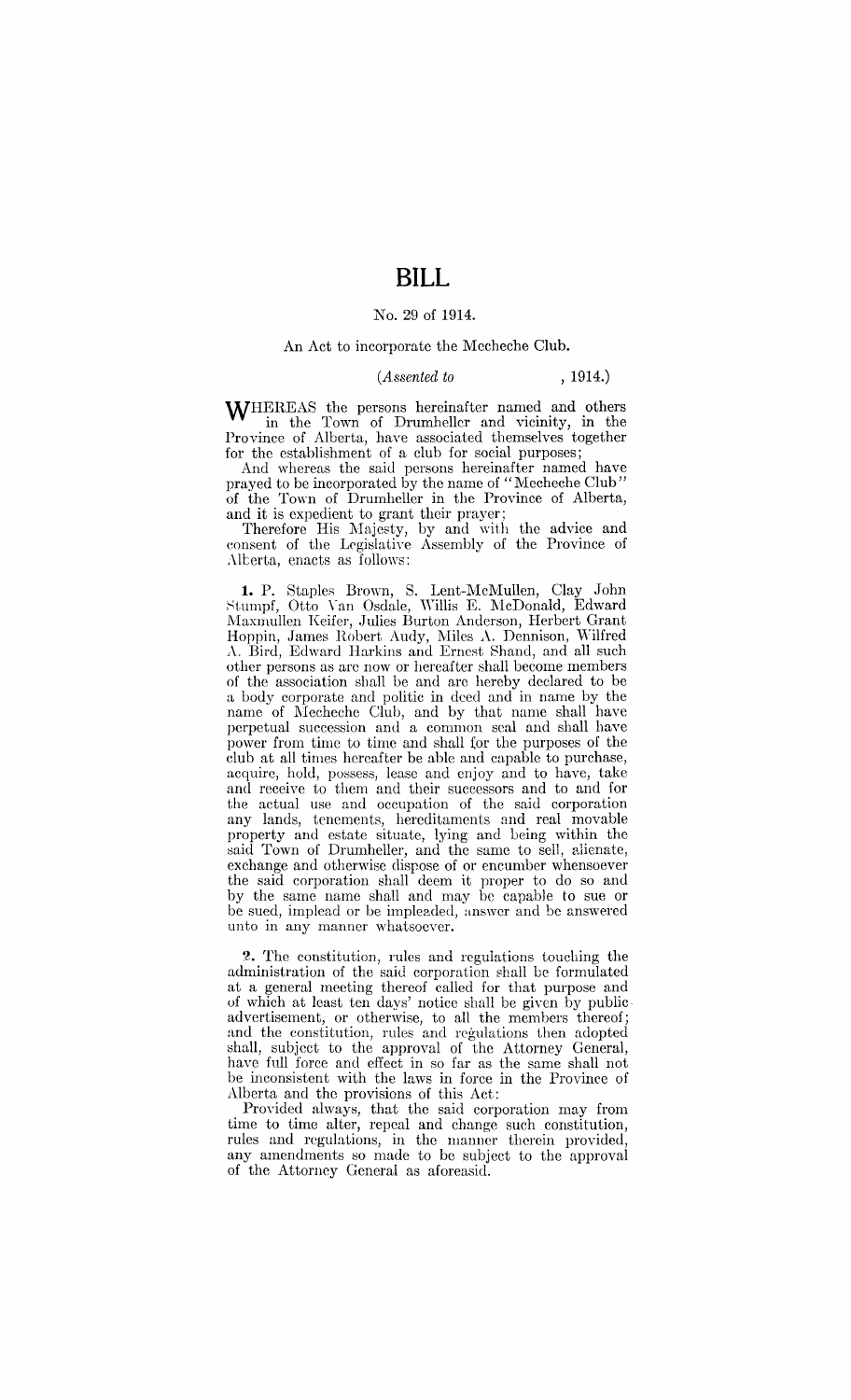**3.** The said corporation may from time to time borrow money not to exceed in the whole the sum of \$15,000 at such rate of interest and upon such terms as they may deem proper and may for such purpose make, execute or issue any mortgages, bonds, debentures or other instruments under the seal of the said corporation.

**4.** Any such mortgage, bond, debenture or other instrument shall be signed by the president of the said corporation and countersigned by the secretary or such officer as may be duly authorized by by-law.

5. The moneys authorized to be raised under the provisions of the section three (3) in this Act shall be applied exclusively in the purchase of a site for the club buildings and in the purchase, improvement or erection of a club house and dependencies thereon together with necessary furniture or for the purchase of any freehold interest therein and in the payment of any mortgage or charge thereon and for the redemption of the said debentures and re-issues as they become due respectively from time to time and at all times.

6. No member of the corporation shall be in any way liable for or chargeable with the payment of any debt or demand due by the said corporation beyond the extent of the entrance fcc and annual subscriptions remaining unpaid by said member and for any unpaid accounts he may have incurred to the corporation for articles ordered by him in said club; and any member of the said club not so indebted to the said corporation may retire therefrom and will cease to be a member on giving notice in writing to that e[Iect in such form as may be required by the constitution, rules and regulations of the said club and thenceforth shall be free from liability for any debt or engagement of the corporaticn.

7. The said corporation shall have power to draw, make, accept and endorse all bills of exchange and promissory notes necessary for the purposes of the said corporation under the hands of the president and secretary thereof after authority of the committee of the said corporation so to do; and in no case shall it be necessary that the seal of the corporation be affixed to any such bill or note nor shall the president or secretary be individually responsible therefor:

Provided that nothing herein contained shall be construed to authorize the corporation to issue notes or bills of exchange payable to bearer or intended to be circulated as money or as notes or bills of a bank.

8. Notwithstanding anything hereinbefore contained the said corporation shall have power to lease any portions of the real estate held by the said corporation upon such terms and for such period as may be agreed upon.

**9.** The powers, rights and privileges granted herein shall be subject to any Ordinance, Statute or Statutes now in force or which may hereafter come into force relating to licensing, inspecting, controlling and governing of clubs, and to all orders in council, provisions and regulations which are now in force or may hereafter be passed under or by virtue of said Ordinance, Statute or Statutes.

10. This Act<sub>2</sub> may be gited as the "Mecheche Club Act."